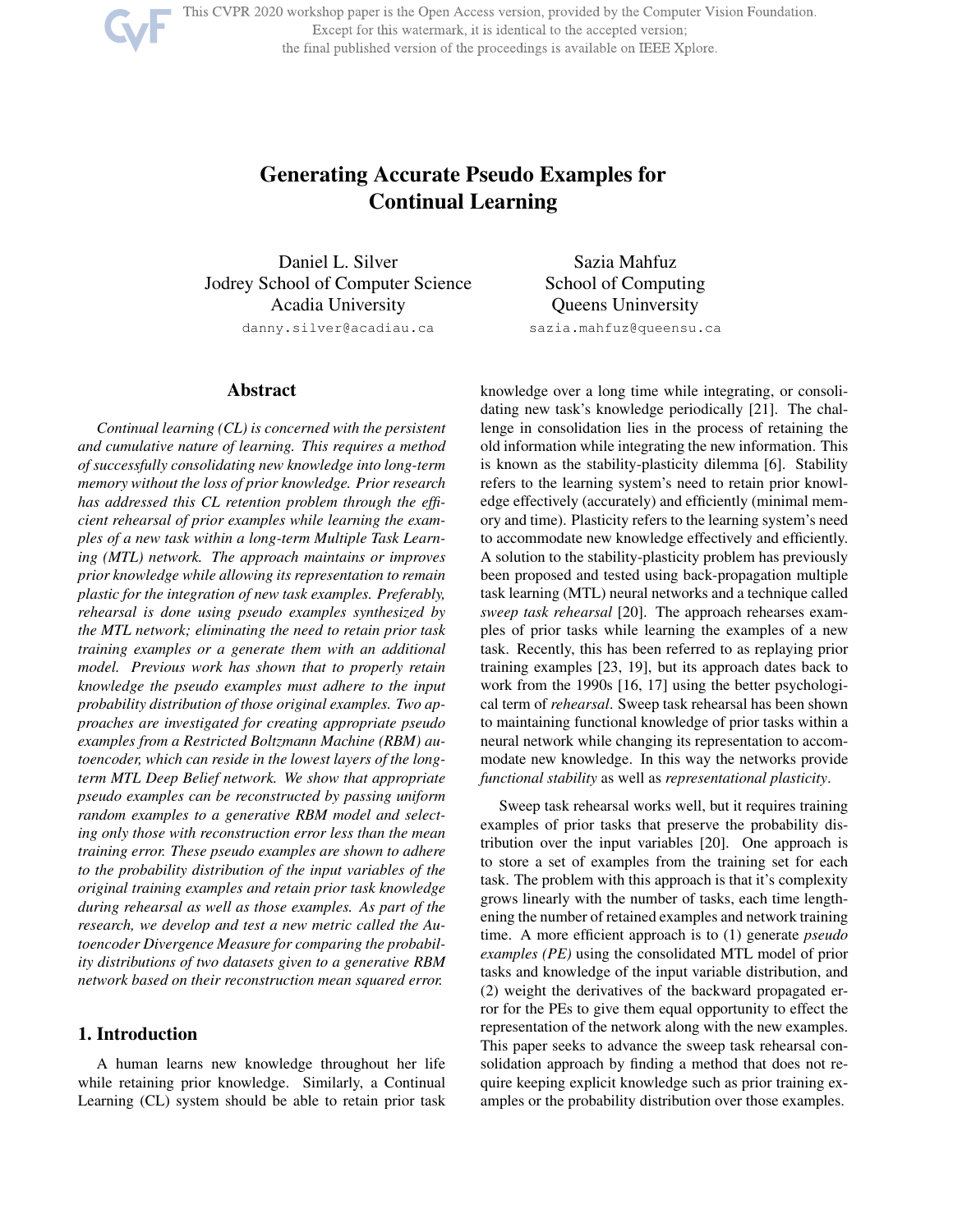The contributions of this paper are: (1) an approach to generating accurate PEs of prior tasks, using generative components of a MTL network, such that those PEs adhere to the probability distribution of the input variables of the original training examples; (2) a demonstration using PEs generated in this manner to rehearse a prior task within a MTL network while successfully consolidating a new task; and (3) the development of a simple measure for comparing the similarity of the probability distributions of two sets of examples, called the Autoencoder Divergence Measure.

This paper has the following sections. Section 2 provides background knowledge on CL, Restricted Boltzmann Machines (RBM), consolidation, rehearsal, and the metrics used for selecting and evaluating pseudo examples. Section 3 discusses recent related work. Section 4 presents our theory for generating pseudo examples such that they adhere to the probability distribution of the input variables of training examples. Sections 5 and 6 present empirical studies of the approaches for generating pseudo examples on a synthetic and a real-world domain of tasks. Section 7 demonstrates the value of using the more accurate PEs when consolidating one task with a prior task. Section 8 presents the findings of this research and potential future work.

# 2. Background

This section provides the necessary background for the development of our theory and approach.

Continual Learning: CL deals with systems that can retain knowledge of many tasks from a domain over time and can selectively transfer that knowledge when learning a new task and improve upon prior knowledge as new tasks are learned [21]. CL can be characterized by being composed of two tightly integrated phases: *transfer learning* and *consolidation*.

Transfer Learning: Transfer learning refers to using the existing information of the learning system to facilitate new learning [17]. Formally, let D be the domain of source and target tasks,  $t_s$  be the source task (the model from which the knowledge transfer occurs),  $t_t$  be the target task (the model to which transfer is received) and  $t_s \neq t_t$ . Then transfer learning occurs when the performance of a model for task  $t_t$  with transfer from  $t_s$  improves over a model for task  $t_t$ without transfer [12].

Consolidation: Consolidation of information is a principle requirement of a CL system that enables integration of new information into the representation of the system. The main challenge with consolidation is preventing the *catastrophic forgetting* of prior learned knowledge and overcoming the *stability-plasticity* dilemma. Catastrophic forgetting can be defined as the disruption or loss of the prior training information while integrating new information to a trained model [16]. The stability-plasticity dilemma deals with how to eliminate or reduce the affect of catastrophic forgetting.

Multiple Task Learning: MTL is the learning of two or more tasks within the same machine learning system, typically a neural network with the intention of developing shared internal representation that is beneficial to the development of both tasks, in this way *transferring* knowledge from one task to the other [3].

Consolidation via Rehearsal and Pseudorehearsal: To reduce the affect of catastrophic forgetting, Robins introduces *rehearsal* of a subset of the prior training examples while training on new examples [16]. The addition of the prior examples forces the learning system to maintain functional accuracy for both old and new training examples. This is a powerful concept supported by cognitive and neural science [18]. Robins also introduced *pseudo-rehearsal* which uses pseudo examples, or PEs, created by passing random input vectors through the learning system and then recording the output generated as the label for that example. This prevents having to retain real examples; the PE can be generated by the current model and added to the real examples of the new tasks as needed. Robins also discusses different pseudo-rehearsal approaches, and amongst them *sweep pseudo-rehearsal* is the most efficient and effective. Sweep pseudo-rehearsal is the process where each time new examples are to be learned by the system, a set of PE are randomly created and for each training iteration a subset of these example are randomly chosen for rehearsal.

The rehearsal and pseudo-rehearsal approaches have been used with CL MTL networks to learn a sequence of tasks with transfer from prior knowledge. In [20] up to twenty tasks are trained in a row with little or no loss of prior tasks accuracy, and at times the accuracy of prior tasks is shown to improve as new task examples are consolidated. This work also shows that it very important to create PEs that adhere to the probability distribution of the training data; only then can one be guaranteed that rehearsal will maintain prior task knowledge.

Restricted Boltzmann Machine (RBM): A Restricted Boltzmann Machine (RBM) is an unsupervised generative neural network model that is trained to reconstruct whatever is presented at its inputs (visual layer) after passing these inputs to a hidden layer and back. RBM networks form a bipartite graph; where a neuron in one layer is connected to all the neurons in the next layer, however connections between neurons in the same layer are not allowed. A RBM uses a gradient descent algorithm called *contrastive divergence* to minimize the error between the reconstructed values at the visual layer and the training examples [8].

Maximum Mean Discrepancy (MMD): The probability distribution over the input variables of a dataset is represented by the probability density function of a vector  ${x_1, x_2, ..., x_n}$  from an input feature space X. Comparing probability distributions of different data, we make the assumption that the data have originated from the same feature space  $X$ . MMD is a measure for comparing the prob-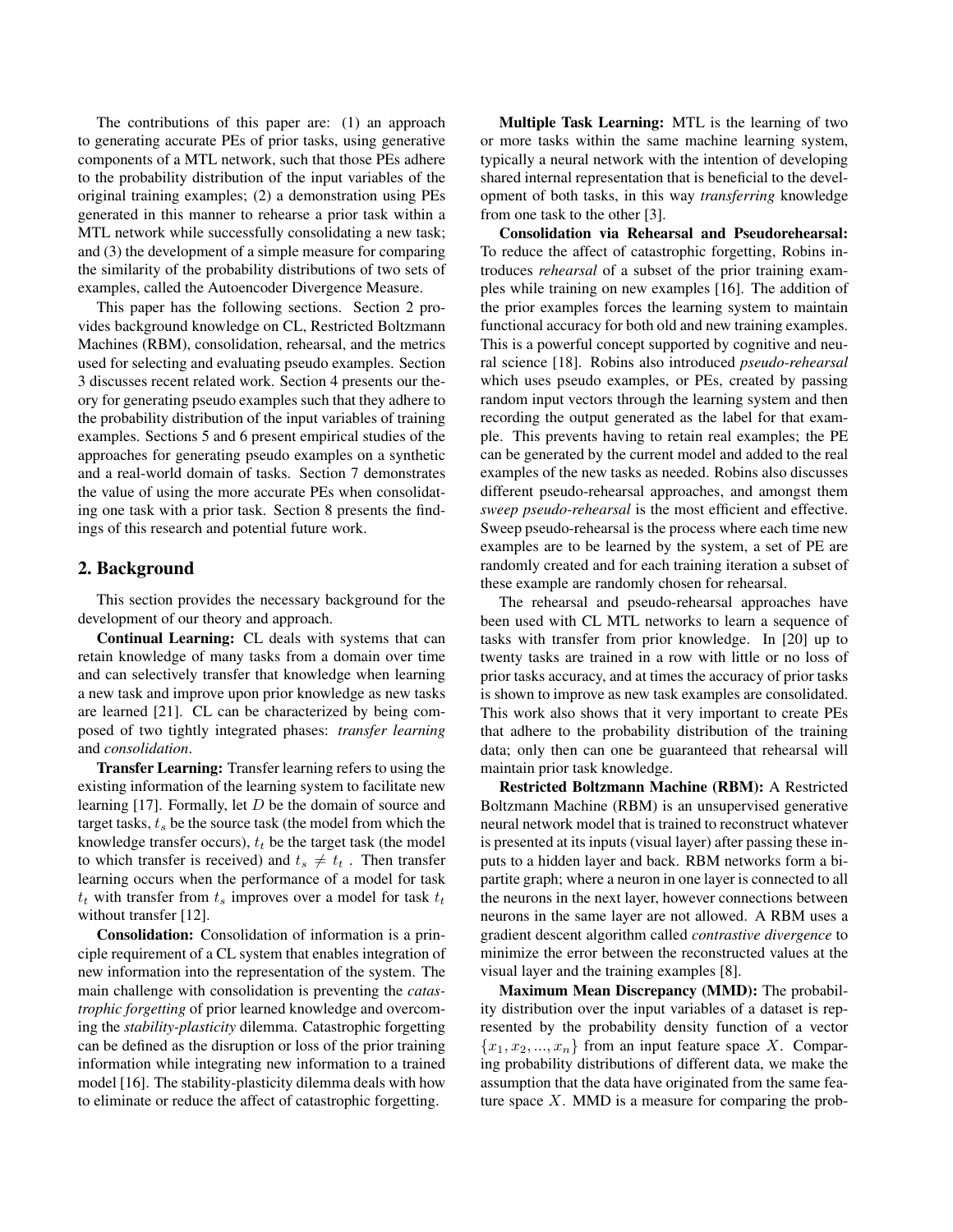ability distributions of two given datasets based on their mean and variance statistics. The MMD-based hypothesis test provides the degree of confidence that one set of examples agrees with another set of examples in terms of their variable distributions [5]. The MMD test returns a *Value* and a *Bound*. As long as the Value is less than the Bound, the null hypothesis that the two distributions are the same is accepted. MMD is used in our research for comparing the probability distributions of the generated pseudo examples for a task and it's original training examples.

# 3. Related Work

Recently, there has been considerable interest in Continual Learning as a function of the success of deep learning and the development of rich feature spaces within deep neural networks [13]. This has brought about renewed interest in the problem of catastrophic forgetting and the stabilityplasticity dilemma as the importance of consolidation in CL systems becomes more apparent [10].

Kirkpatrick et al. [9] presents a novel algorithm, *elastic weight wonsolidation* (EWC), which avoids catastrophic forgetting of prior knowledge during the integration of new examples into the model. EWC can selectively decrease the plasticity of weights while training on new examples, thus protecting prior knowledge in the network. Srivastava et al [22] show that interference among patterns leads to catastrophic forgetting when the number of stored patterns exceed a critical limit. They demonstrate an approach that eliminates catastrophic forgetting using Gram-Schmidt orthogonalization combined with a Hebb-Hopfield-type model. He et al [7] propose a variant of the backpropagation algorithm, called *conceptor-aided backprop*, where conceptors are used to protect the gradients of prior trained tasks from degradation.

Rebuffi et al [15] develop a class-incremental learning strategy named iCaRL (incremental classifier and representation learning), which stores exemplars representing the examples of the previously learned classes and the weight vector associated with the classes. iCARL adjusts the exemplar set when it comes across new classes. Though iCARL does not need to store the training data for the learned classes, still it needs the exemplars and the weight vector associated with the new classes, which requires substantial storage. Lopez-paz et al [11] develop a continual learning strategy called Gradient Episodic Memory (GEM) which stores a subset of the examples from the previous tasks, which again requires substantial storage.

De Lange et al [10] provide a comparative study between current CL methods and four baseline methods. The paper deals with task-incremental classification, where different tasks are learned sequentially. Parisi et al [14] present a review of research on CL with neural networks. The authors identify that the current research is still lacking in terms of flexibility, robustness, and scalability shown in biological systems. They also point out that the most research focuses on supervised domains of tasks which requires large amounts of labelled data, and that this does not capture the real challenge faced by the lifelong learning agents; to build a base of low level features of which future learning can take advantage.

Recent research by Atkinson and Robins et al [1] use pseudo-rehearsal with a Generative Adversarial Network (GAN). Every time a new task is presented, pseudorehearsal on the GAN model is achieved by generating pseudo-images from the GAN and mixing them with the current task examples. They termed this process pseudorecursal as it can be repeated recursively. Atkinson and Robins et al [2] develop a Reinforcement-Pseudo-Rehearsal model (RePR) using pseudo-rehearsal and a GAN to achieve iterative learning in reinforcement learning tasks. The RePR model can be used to effectively learn multiple sequential tasks, without increasing model complexity and without having to store training data for prior tasks. This work is closest to the the research reported in this paper, but the method requires the use of GAN model to generate the PEs that are in addition to the consolidated task model.

# 4. Theory

A method is required to generate PEs having the same probability distribution over the input variables as the training examples of the prior tasks. Preferably, the solution uses the knowledge retained in the long-term consolidated MTL neural network used to model the supervised tasks. We wish to avoid having to use a separate network to generate the PEs as this would add computational time and storage requirements as per some of the related work.

To achieve this, we consider MTL Deep Belief Networks, that use stacked unsupervised RBMs in the lower layers of a network to develop representations that are useful for training supervised back-propagation representations in the upper layers of that network. After a RBM model has been trained to a low reconstruction error, the model has learned the probability distribution of the training data. This is because the algorithm works to develop a model that learns the  $p(h|v)$  at each hidden node and  $p(v|h)$  at each visible node; where  $h$  is the set of hidden nodes, and  $v$  is the set of visible input nodes [8]. Such a network configuration is exactly what is needed to develop rich internal representations for a domain, to generate appropriate PEs, and to learn multiple tasks. We propose two approaches for using RBMs to generating appropriate PEs.

## 4.1. Approaches Considered

Relaxation of a Trained RBM: Ideally, when a uniform random set of examples is fed to a trained RBM model, after each example has settled to equilibrium following several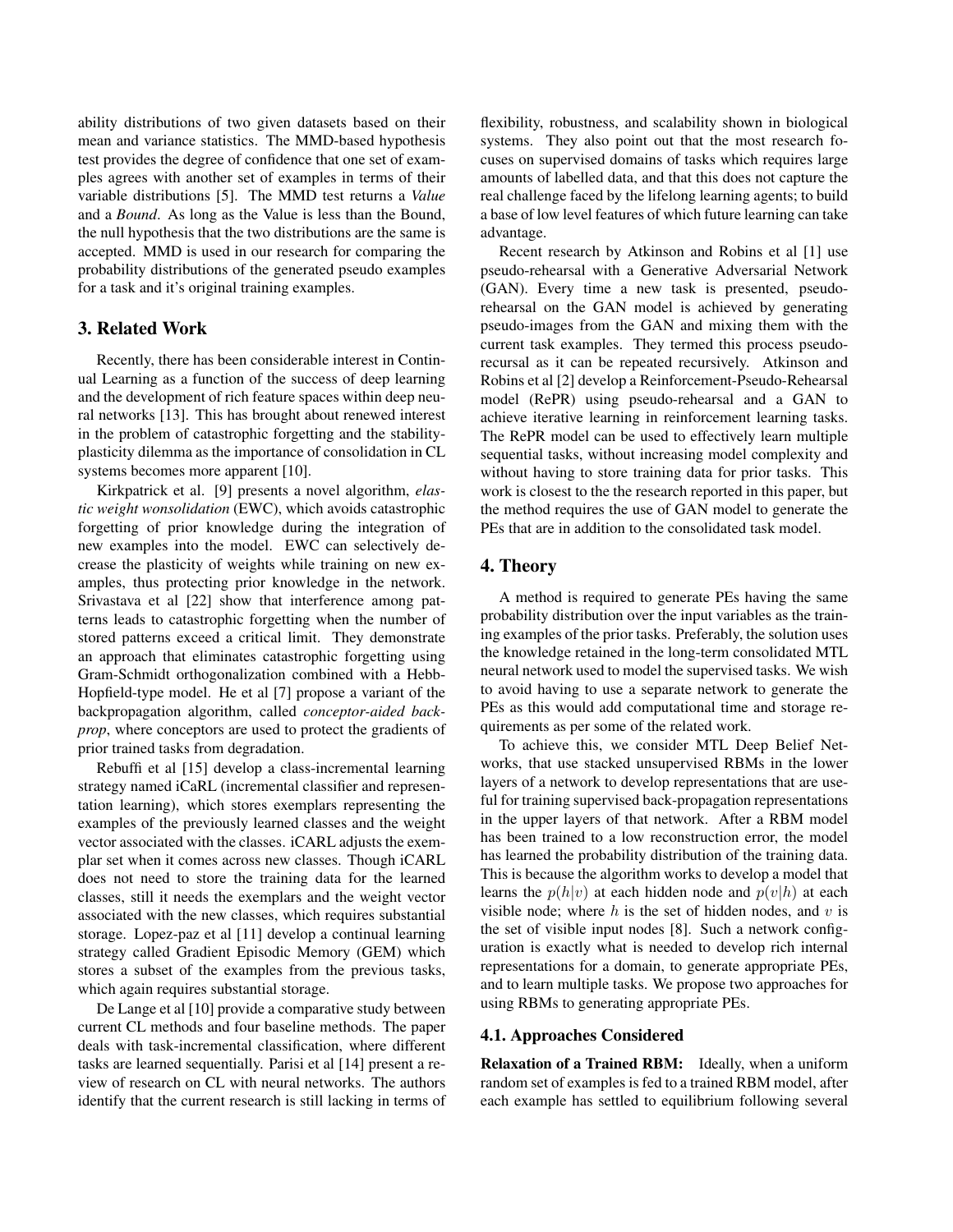oscillations between visible and hidden units, the reconstructed example should adhere to the training data distribution. We initially considered that any random input vector would converge to be similar to an original example. Unfortunately, we discovered that for even low dimensional data, this approach fails to generate accurate PEs based on tests using the MMD measure. The method generated examples concentrating in the centre of each high probability region of the training data distribution, but do not capture the character of the full distribution. For this reason, the application of this approach will not be reported in this paper.

Reconstruction Error from a Trained RBM: An accurately trained RBM can reconstruct a training example with low MSE. This means, after one oscillation of feeding a uniform random set of examples into an RBM model, the best pseudo examples (those most adhering to the distribution of the training examples) are those with the lowest reconstruction error. The lower the error, the higher the probability that the example is from the original training distribution. However, because not all randomly generate examples adhere to the training data distribution after one oscillation, we must select those examples based on some metric and tolerance level.

#### 4.2. Selection of Metrics and Tolerance Levels

We considered two selection metrics: Euclidean distance, Mean Squared Error (MSE). The Euclidean distance between the uniform random input example and its corresponding reconstruction was calculated and if the distance was less than a defined tolerance,  $\delta$ , the example was considered a PE. Similarly, the MSE between the uniform random input example and its corresponding reconstruction was calculated and if the error was less than a defined tolerance,  $\epsilon$ , the example was considered a PE. In this way, a collection of pseudo examples for prior tasks can be generated for rehearsal when consolidating a new task into the long-term network. The mean Euclidean distance and MSE for the RBM training data reconstruction was used as the initial tolerance levels for  $\delta$  and  $\epsilon$ .

The probability density functions for the actual training examples and the generated PEs from a RBM trained model are shown in Figure 1. The blue probability density function (pdf) represents the one-dimensional training examples. The red pdf represents the 700 selected pseudo examples from the reconstruction of a uniform random set of 3000 examples using a trained RBM model and the mean Euclidean distance metric. The figure shows that the selected pseudo examples adhere to the input regions in the training data. So we conclude that, the pseudo examples match the training data input variable distribution.

#### 4.3. Autoencoder-based Divergence Measure:

To evaluate the success of the adherence of the PE distribution to the training data distribution, we require some measure of similarity over the sets of examples. The MMD measure can be used but it requires retaining all of the training examples, which would defeat the purpose of generating PEs. Instead, we defined a measure that requires saving only the reconstruction error of the trained RBM model on the training set after each consolidation.



Figure 1: Probability density functions of actual training examples and selected pseudo examples.

We considered an unsupervised autoencoder approach to measure the difference between two probability distributions. If our model has been accurately trained, we can measure the relative degree of similarity between a reconstructed test set and the original training set probability distributions based on the ratio of their reconstruction error. We defined the Autoencoder-based Divergence Measure (ADM) as follows: Let,  $MSE_{TRN}$  = the MSE of the consolidation training data on the RBM model and  $MSE_{TST}$ = the MSE of the test data given to the trained RBM model, then  $ADM = \frac{MSE_{TST}}{MSE_{TRN}}$ .

Thus, if the test dataset is the training data set, then  $ADM = 1$ . And if the input is from a very different probability distribution compared to the training data distribution, then the  $MSE_{TST}$  is higher than  $MSE_{TRN}$ . So the value of ADM is much higher than 1.

We verified the ADM measure over multiple experiments using two-dimensional synthetic training and test datasets; including where we made various pathological changes to the test or training dataset in an effort to trick the measure. In all cases, the test data with very different probability distributions compared to the training data had higher ADM values than test data with small variations from the training dataset. To summarize,  $0 < ADM < 1$  signifies the same probability distribution as the training data;  $1 < ADM < 2$  signifies similar to or containing part of the training data distribution;  $ADM > 2$  signifies an increas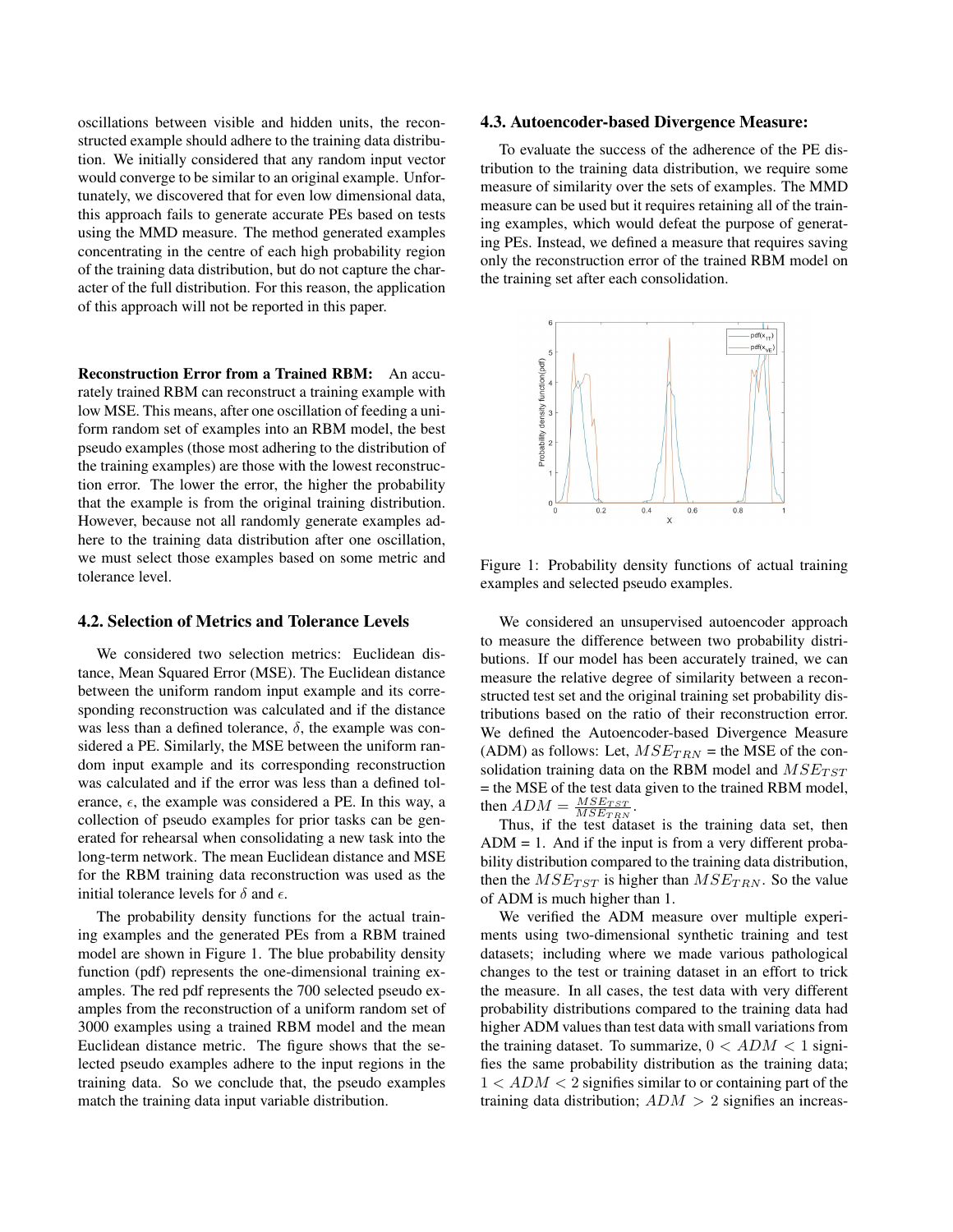ingly different distribution than the training data.

# 5. Empirical Study 1: Generating PEs for a Synthetic Domain of Tasks

The purpose of this experiment is to test the Reconstruction Error approach to generating PEs and compare the two metrics for selecting PEs: Euclidean distance and MSE. Three different synthetic tasks were created using a Gaussian generator: a one-variable (one-dimensional) task (see Figure 1), a two-dimensional task, and a four-dimensional task (see Figure 2). These tasks we consider a good starting point for examining the proposed methods. Each task had 1 to 3 Gaussians of random mean and variance spread over the range [0,1]. A one layer RBM autoencoder was trained on each task using 1000 training examples. Following this, uniformly distributed random data was fed into each trained RBM and the PEs were selected based on their reconstruction error. We report on the details of the most challenging four-dimensional task. See<sup>1</sup> for details on the hardware used.

Tolerance Level Measured by MSE Metric: As per Section 4.2, one measure for selecting the initial tolerance level is the sum of squared error between the training example and its corresponding reconstruction after one oscillation. If the squared error falls below the  $MSE_{TRN}$  tolerance level the example is selected as a PE.

The four-dimensional synthetic training data set of 1000 examples produced a RBM with a mean reconstruction error of  $MSE_{TRN} = 0.000395$ . Some 80 PEs were selected from the reconstructed set of 5000 uniform random examples passed through the trained RBM model. This generated a ADM =  $\frac{MSE_{VE}}{MSE_{TRN}} = \frac{0.000228}{0.000395} = 0.5772$ . As per Section 4.3, this value signifies that the pseudo examples are from the same probability distribution as the training data.

Tolerance Level Measured by Euclidean Distance Metric: As per Section 4.2, the other measure for selecting the initial tolerance level is the mean Euclidean distance between the training data and its corresponding reconstruction after one oscillation. If the difference falls below the  $MSE_{ED}$  tolerance level the example is selected as a PE.

The same training data used for the previous measure is used for this experiment as well. The four-dimensional training set of 1000 examples produced a RBM model with a mean Euclidean distance of  $ED_{TRN} = 0.017452$ . Some 52 PEs were selected based on the  $ED_{TRN}$  tolerance level from a reconstructed set of 5000 uniform random examples passed through the trained RBM model. The resulting  $ADM = \frac{0.000165}{0.000395} = 0.4177$ , which signifies that the pseudo examples were from the same probability distribution as the training data. In Figure 2, the blue probability density functions (pdf) represent the training data. The red pdfs represent the PEs selected from the reconstructed set uniform random examples using the trained RBM model.



Figure 2: Exp 1 - Probability density functions for the training example variables  $x_{1(1T)}$ , etc and the selected pseudo example variables  $x_{1(PE)}$ , etc using the tolerance level measured by average Euclidean distance.

Discussion: For both the tolerance level measured by MSE and the tolerance level measured by Euclidean distance, the ADM showed that the selected PEs adhere to the training data distribution for one, two and four dimensional datasets. The PEs generated by the Euclidean distancebased method were further validated for their similarity to the original training set distribution. This was done by computing the MMD statistics: Value = 0.031646 and Bound  $= 0.077804$ . Therefore, the Null hypothesis that the two distributions are the same is accepted. In comparison the PEs generated by the MSE-based method did not quite meet the MMD requirement with Value  $= 0.042707$  and Bound  $=$ 0.037726. For this reason we will proceed to favour the Euclidean distance-based method in the remaining studies.

# 6. Empirical Study 2: Generating PEs for Real-world Tasks

The purpose of this experiment is to test the Euclidean distance-based approach to generating PEs for a real-world task. The real-world dataset deals with the diagnosis of a

<sup>&</sup>lt;sup>1</sup>All experiments were conducted on a Dell desktop with a 3.4 GHz Intel Core i7 processor and 16 GB of memory running Windows 8.1. The only bottleneck was is memory when the MMD metric was used to check the similarity of the probability distributions of two sets of examples. Fortunately, this is only done at the end of runs to validate our ADM metric.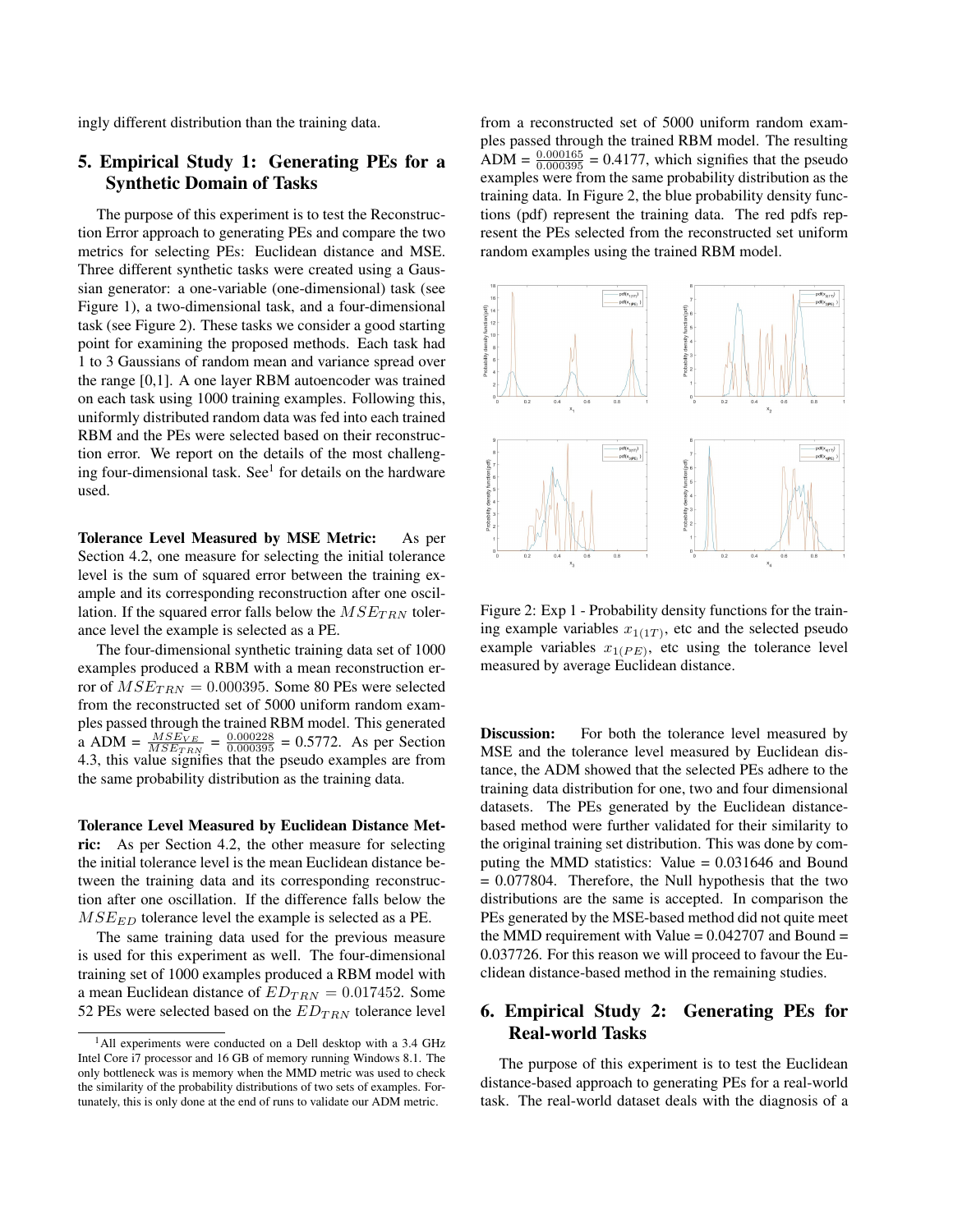

Figure 3: Exp 2 - Probability density functions for the training examples  $T3_{1T}$ ,  $TT4_{1T}$ ,  $T4U_{1T}$  and the selected PEs  $T3_{PE}$ ,  $TT4_{PE}$ ,  $T4U_{PE}$  using the tolerance level measured by mean Euclidean distance.



Figure 4: Exp 2 - Task A and its actual training and generated pseudo examples.

thyroid disorder named *hypothyroidism* [4]. The dataset contains 3163 patient examples and 26 attributes including the classification value. All records with missing values were discarded leaving 274 examples. A decision tree was built using the dataset and the following three attributes were considered the most important for model development to predict the binary diagnostic outcome: T3, TT4, and T4U. To make the dataset balanced, we selected all of the examples having positive target values and then randomly selected an equal number of examples having negative examples. We used min-max scaling to normalize the selected attributes to the range [0,1]. The resulting Hypothyroid dataset had 274 balanced examples with 3 input attributes. The target classification had the value of 1 for the presence of hypothyroidism and value of 0 for the absence of the condition.

Tolerance Level Measured by Euclidean Distance: A one layer RBM autoencoder was trained using all 274 training examples. Following this, 2000 uniformly distributed random examples were fed into the trained RBM and the PEs were selected based on their reconstruction error. For this experiment, the tolerance level was set at  $ED_{TRN} =$ 0.033149, the mean Euclidean distance between the training data and its corresponding reconstruction after one oscillation. Some 91 PEs with variables T3, TT4, and T4U were selected from the reconstructed set of examples. This generated an ADM =  $\frac{0.000504}{0.001876}$  = 0.2687, which signifies that the pseudo examples were from the same probability distribution as the training data.

In the Figure 3, the blue probability density functions (pdf) represent the training data. And the red pdfs represent the 92 pseudo examples selected from the reconstructed set of 2000 uniform random examples after one oscillation using a trained model.

Discussion: As can be seen in Figure 3, the MSE-based ADM measure used to select the PEs from the reconstructed set of uniform random examples passed through the RBM model come close to the probability distribution of the original training examples. This was validated by computing the MMD statistics: Value =  $0.002513$  and Bound =  $0.009934$ . Because the value is less than the bound, the Null hypothesis that the two distributions are the same is accepted.

# 7. Empirical Study 3: Consolidation Using PEs for a Synthetic Task Domain

The purpose of this study is to test the usability of PEs for a prior Task A when consolidating a related new Task B into a Multiple Task Learning (MTL) neural network trained on task A. We expected the PEs generated by our method for Task A can be used to maintain the functional accuracy of that task while integrating in the examples for new Task B. Further we expect the level of accuracy for both tasks at the end of consolidation is the same as a model develop using the actual training examples for both tasks from scratch in a MTL network.

The first task, Task A, is a 2-variable Boolean concept task whose examples are classified as follows: define  $D =$  $sqrt((x_1 - 0.5)^2 + (x_2 - 0.5)^2)$ ; if  $D \le 0.1 \text{ OR } (D \ge 0)$ 0.3 AND  $D \leq 0.4$ ), then the target value is 1, otherwise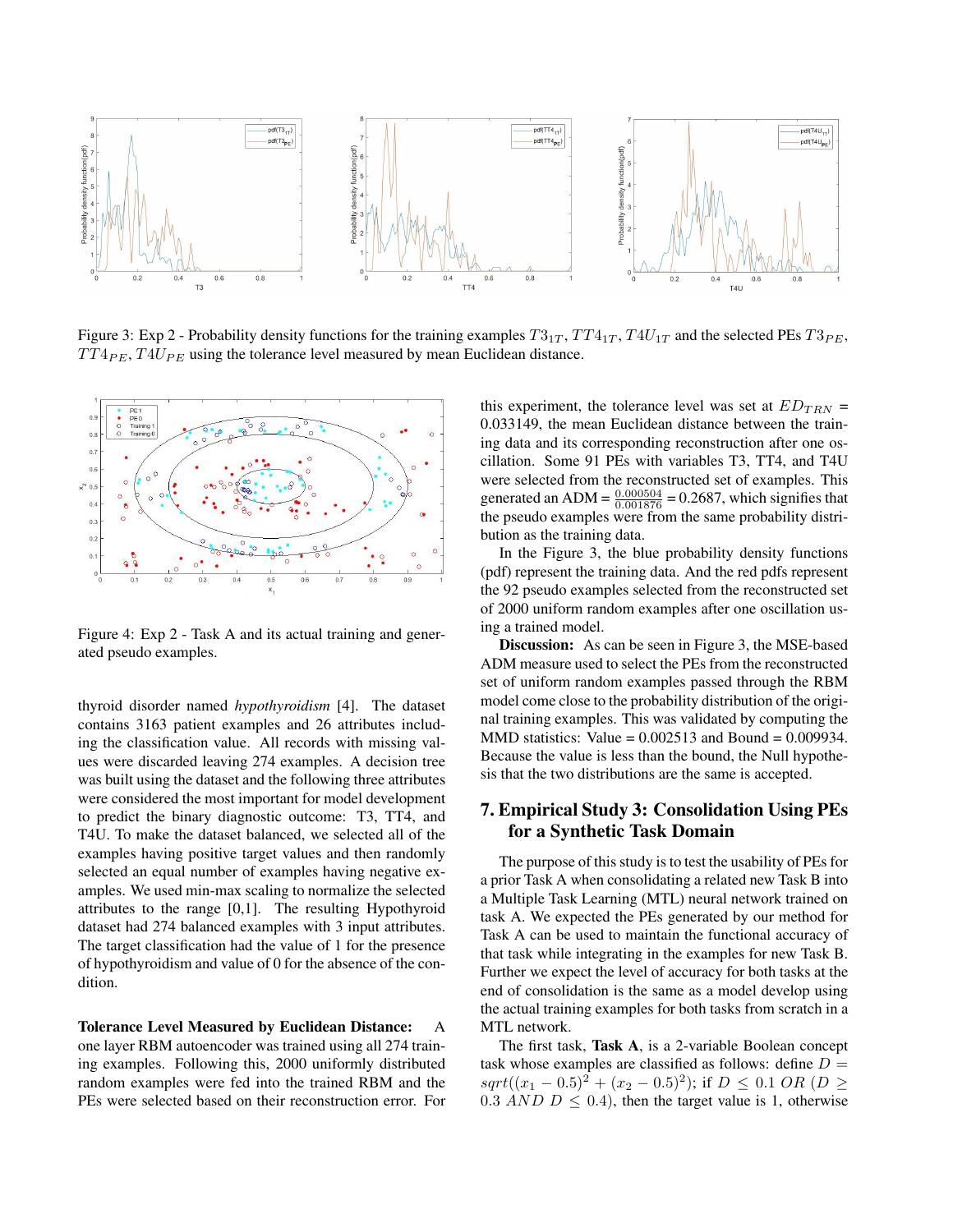

Figure 5: Exp 3 - Average classification accuracy on Task A and Task B.

it is 0. Task A and its training examples and generated PEs are shown in Figure 4.

Similarly, the second task, Task B, is Boolean concept task whose examples are classified as follows: define  $D =$  $sqrt((x_1 - 0.6)^2 + (x_2 - 0.6)^2)$ ; if  $D \le 0.05 \ OR \ (D \ge 0.65)$  $0.2$  *AND D*  $\leq$  0.3), then the target value is 1, otherwise 0.

We created and experimented with nine different models for Task A and B. For each of the datasets, we built a MTL network with one hidden layer of 19 nodes. All of the models used learning rate of 0.05, momentum of 0.9 and 500,000 epochs. Each training sets had 80 examples and each validation set had 20 examples. All test sets had 1000 instances which made for good estimates of the generalization accuracy.

Nine Models Trained and Tested: The single task learning (STL) models STL:A and STL:B were trained using only the actual examples of Task A and B, respectively. STL:PE(A) and STL:PE(B) were trained using the PEs generated for Task A and Task B, respectively. For all pseudo example models, a dataset PE(A) was developed by passing the generated pseudo examples from a trained RBM model through the Task A target function. The pseudo examples were generated from the trained model using the Euclidean distance measure. The MTL:A+B model was trained using an equal number of actual examples for Task A and B. The MTL:B+PE(A) model was trained using an equal number of PE(A) examples and actual examples of Task B. Similarly, the MTL:A+PE(B) model was trained using an equal number of PE(B) examples and actual examples of Task A. For the Random Example models, a dataset RE(X) was developed by passing a set of uniform random examples through the Task X target function. The MTL:B+RE(A) models were trained using an equal number of RE(A) examples and actual examples of Task B. Similarly, MTL:A+RE(B) were trained using an equal number of RE(B) examples and actual examples of Task A.

Results: Four runs were completed for each model and a hypothesis t-test comparison was made with the baseline STL models. Figure 5 shows that the STL models using the PEs performed reasonably well compared to the STL models using the actual examples. As expected, the MTL:A+B model classification accuracy on Task A and B was as good as or better than their STL models. The MTL:A+PE(B) and MTL:B+PE(A) models were statistically as accurate as the MTL:A+B models. The MTL:A+PE(B) models were statistically more accurate than MTL: $A+RE(B)$  (p-value = 0.02652 and the MTL:B+PE(A) models showed insignificantly higher accuracy than MTL:B+RE(A). We conclude that using the PEs generated by our method are as good as the actual examples and better than random examples for this problem.

# 8. Conclusion and Future Work

Summary and Findings: Lifelong Continual Learning is the logical next step for machine learning because it considers learning a variety of tasks over a lifetime, building richer internal representation with each new example. A significant challenge in developing a CL system is retaining prior task knowledge while consolidating in new task knowledge. Prior research has addressed this CL retention problem through the efficient sweep rehearsal of pseudo examples of prior tasks while learning the examples of a new task within a Multiple Task Learning (MTL) network. The approach does a good job at over-coming catastrophic forgetting as long as the pseudo examples adhere to the probability distribution of the input variables of the original training examples. This paper seeks to improve the sweep task rehearsal approach to consolidation by finding a method of generating accurate PEs directly from the long-term consolidated MTL Deep Belief Network.

Our major findings are as follows: (1) Accurate PEs of prior tasks can be created by a generative RBM layer at the beginning of a deep MTL network, such that those PEs adhere to the probability distribution of the input variables